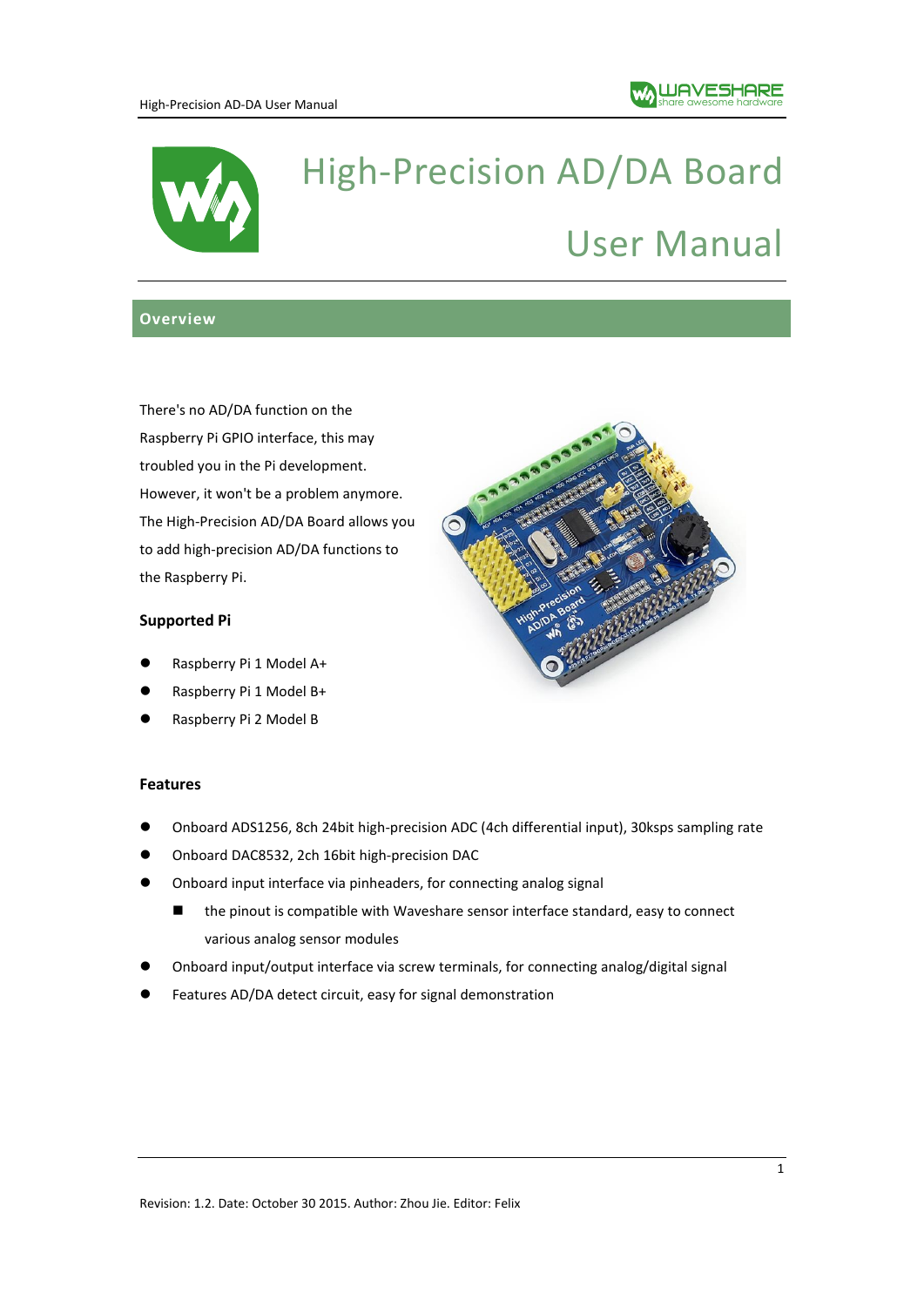

#### **What's on Board**



- 1. **Raspberry Pi GPIO interface:** for connecting with the Pi
- 2. **AD/DA input/output:** screw terminals
- 3. **AD input:** pinheaders, the pinout is compatible with Waveshare sensor interface standard, easy to connect various analog sensor modules
- 4. **7.68M crystal**
- 5. **LM285-2.5:** provides reference voltage for the ADC chip
- 6. **Photo resistor**
- 7. **LED output indicator**
- 8. **10K potentiometer**
- 9. **DAC8532:** 16bit high-precision DAC, 2ch
- 10. **Power indicator**
- 11. **ADS1256:** 24bit high-precision ADC, 8ch (4ch differential input)
- 12. **ADC testing jumper**
- 13. **DAC testing jumper**
- 14. **Power selection jumper**
- 15. **ADC reference ground configuration:** when AD single inputted, the AINCOM is reference terminal, can be connected to GND or external reference voltage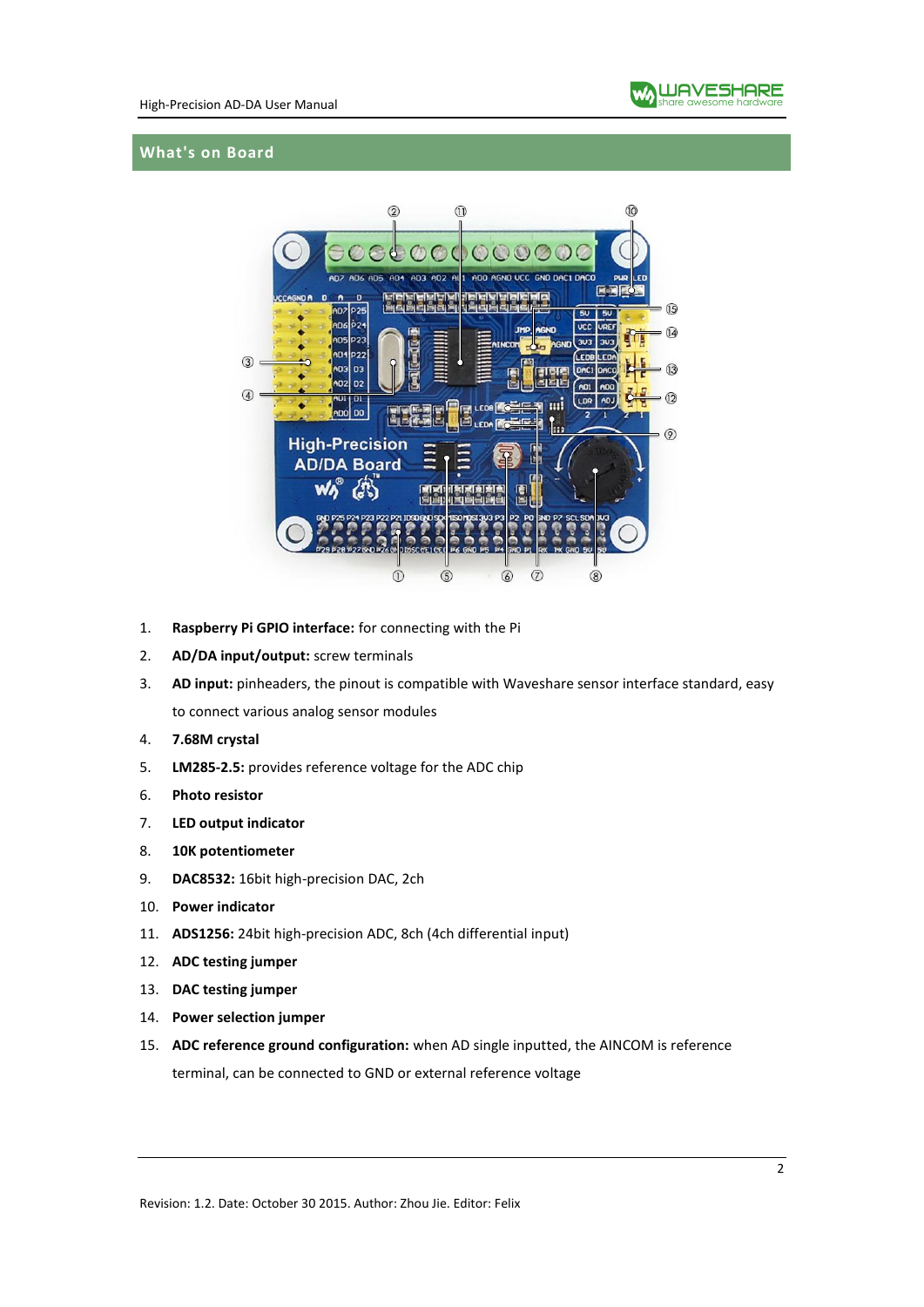#### Symbol descriptions

1) **AD/DA input/output (Tab 2)**

**AD0-AD7:** Analog input

**AGND:** Analog ground

**GND:** Digital ground

**VCC:** Power supply (3.3V and 5V optional, can be switched by setting the Power selection jumper) **DA0-DA1:** Analog output

2) **Analog input (Tab 3)**

**AD0-AD7:** ADS1256 analog input

**D0-D3:** GPIO of ADS1256 (See ADS1256 datasheet)

**P22-P25:** GPIO of Raspberry Pi

**AGND:** Analog ground

# 3) **LDR: Light-dependent resistor, i.e. Photo resistor (Tab 6)**

By connecting the jumper between AD1 and LDR, the MCU can read the voltage output of LDR from the pin AD1.

#### 4) **LEDA/LEDB: LED output indicator (Tab 7)**

By connecting the jumper between LEDA/LEDB and DAC0/DAC1, the voltage output of DAC0/DAC1 can be estimated roughly by the brightness of LEDA/LEDB.

# 5) **ADJ: The adjustable resistor of the 10K potentiometer (Tab 8)**

By connecting the jumper between AD0 and ADJ, the MCU can read the voltage output of the potentiometer from the pin AD0

#### 6) **PWR LED: Power indicator (Tab 10)**

# 7) **Power selection jumper (Tab 14)**

**VCC: Power supply selection** 

**VREF:** Reference input voltage

**3V3:** 3.3V output

**5V:** 5V output

# 8) **JMP\_AGND: Analog ground jumper(Tab 15)**

For single-ended measurements, use AINCOM (Analog input common) as common input, which can be connected to AGND or external reference voltage. For differential measurements, do not use AINCOM.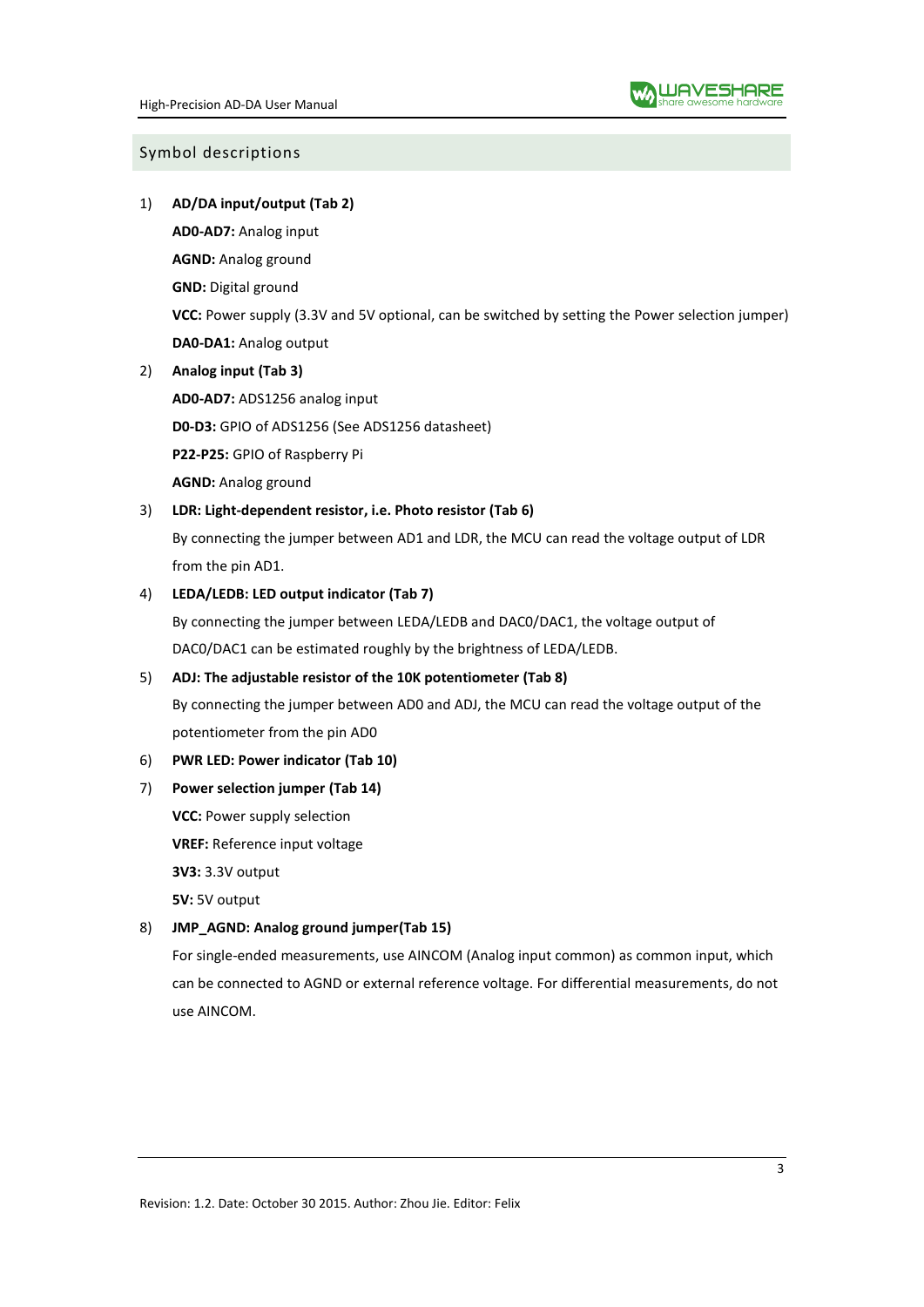

# **1. Basic operation of Raspberry Pi**

Before using the module with Raspberry Pi, such basic operations are required:

- Using Raspberry Pi image
- Using Linux Terminal

If you have already known them, please skip this section directly.

#### 1.1. How to use Raspberry Pi image

- 1) Download the Raspbian image from <http://www.raspberrypi.org/downloads/>
- 2) Unzip the downloaded file and get an .img file.
- 3) Run the software Win32DiskImager.exe then select the Image File (the .img file) and Device(The TF Card Reader), click the button **write** to program the system image file. **Note: The capability of TF card in used here should be more than 4GB. In this operation, a TF card reader is also required.**
- 4) Plug in the programmed TF card to the TF card socket on a Raspberry Pi, and then power up to start the Raspbian OS. (System Configuration may be required for the first time boot up)

#### 1.2. How to use the terminal of Raspberry Pi?

All the supported software should run under the Linux terminal. If you have a HDMI monitor, just connect it to the Pi directly then open the terminal at the GUI. If not, you can operate the terminal of Pi using SSH.

- 1) Connect the Pi and a router via a network cable.
- 2) Run the software PuTTY on the PC connected to the router, fill the IP address and Port of the Pi. You can get the Pi's IP from the router. And the Port is 22 by default.
- 3) Connection type is set to SSH.
- 4) Click the button **Open** to enter the Pi's terminal. At the first boot up, please input: User name: pi Password: raspberry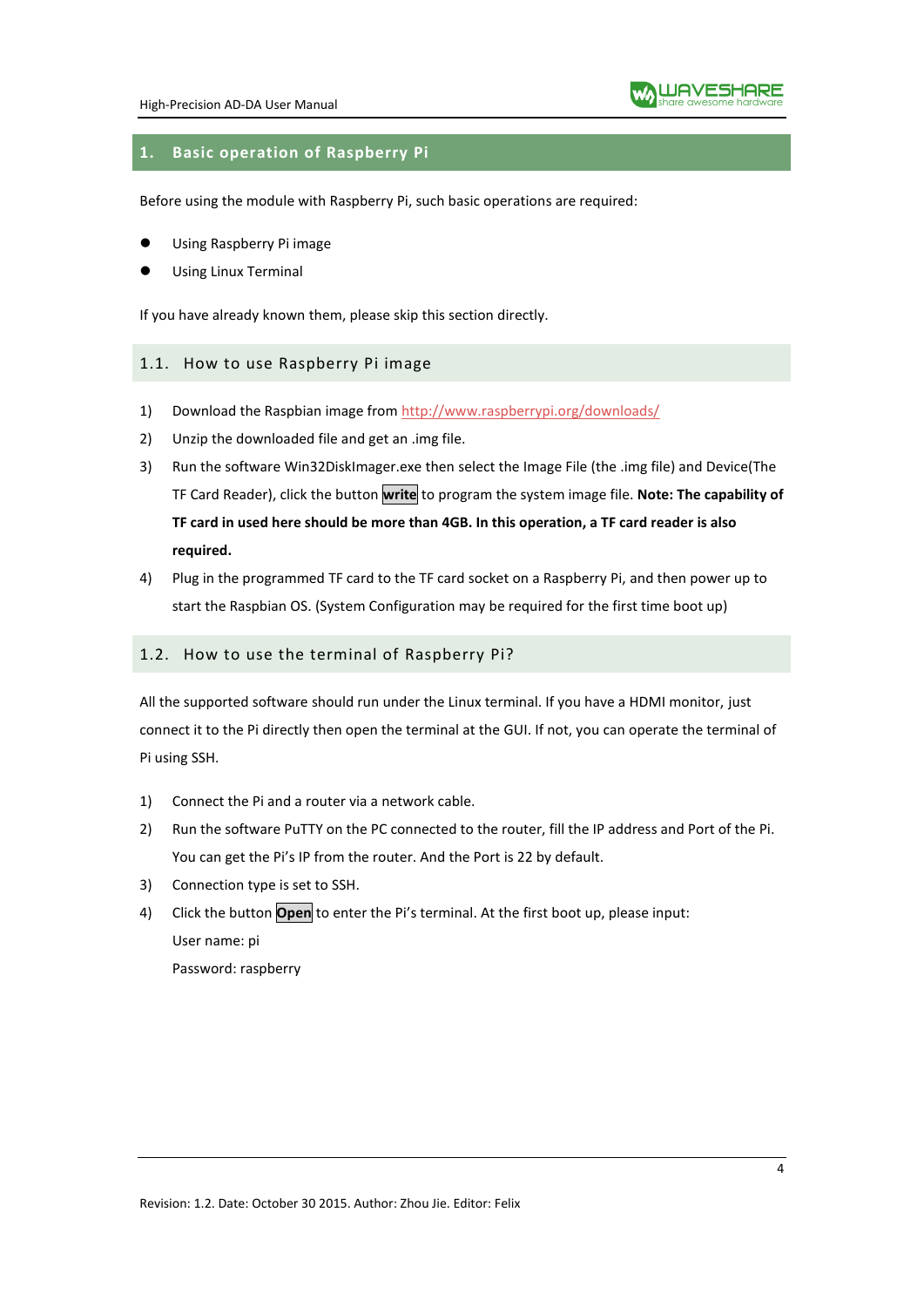

# **2. Getting started**

The following API source codes should be run under the bcm2835 library, which can be downloaded from<http://www.airspayce.com/mikem/bcm2835/>

# 2.1. Analog to digital conversion

- 1) Connect the High-Precision AD-DA Board to the Raspberry Pi.
- 2) Jumper settings:

Set the Power Supply to 5V: connect the pin 5V and VCC.

Set the Reference Input Voltage to 5V: connect the pin 5V and VREF.

Set the Potentiometer output as an Analog Input: connect the pin ADJ and AD0. Make sure the left side Sensor Interface AD0 is disconnected.

Set the LDR output as an Analog Input: connect the pin LDR and AD1. Make sure the left side Sensor Interface AD1 is disconnected.

Connect AINCOM to AGND. When using AD for differential measurements, the common input AINCOM does not need to be tied to ground.

- 3) When using SSH for terminal control, please connect the network cable. The software PuTTY should be installed. See the section 1.2.
- 4) Power up.
- 5) Copy (using a USB drive as a carrier) the software directory, ADS1256, to the Raspbian OS. Note: the system will detect the USB drive directly under GUI, else if using SSH Connection, the USB drive cannot be operated until it is mounted to the Linux. Search the key words "Linux mount" for more details.
- 6) Make the files:

Enter the directory ADS1256, and execute make to compile it.

7) Execute sudo ./ads1256 test

Note: if it prompts command not found, please use chmod +x ads1256 test to add execute permission.

- 8) Block the LDR from light and then the voltage of channel AD1 will be changed.
- 9) Turn the potentiometer and the voltage of channel AD0 will be changed.
- 10) In the end, press **Ctrl+C** to suspend the current process.

#### 2.2. Digital to analog conversion

1) Connect the High-Precision AD-DA Board to the Raspberry Pi.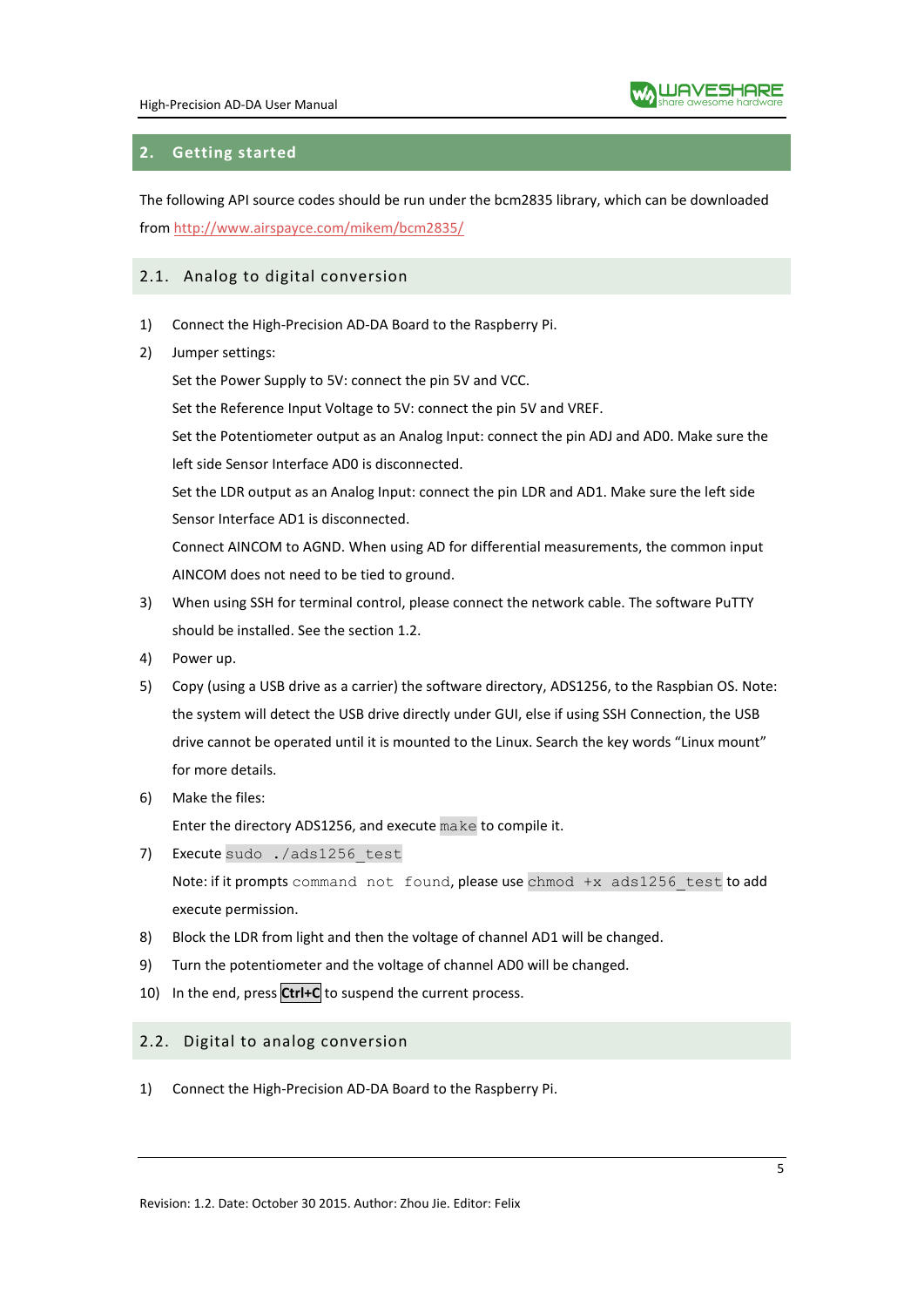2) Jumper settings:

Set the Power Supply to 5V: connect the pin 5V and VCC.

Set the Reference Input Voltage to 5V: connect the pin 5V and VREF.

Connect the pin DA0 to LEDA, the pin DA1 to LEDB. Then the brightness of LEDA indicator will be changed according to the voltage output of DA0 and the brightness of LEDB indicator will be changed according to the voltage output of DA1.

- 3) When using SSH for terminal control, please connect the network cable. The software PuTTY should be installed. See the section 1.2.
- 4) Power up.
- 5) Copy (using a USB drive as a carrier) the software directory, DAC8532, to the Raspbian OS. Note: the system will detect the USB drive directly under GUI, else if using SSH Connection, the USB drive cannot be operated until it is mounted to the Linux. Search the key words "Linux mount" for more details.
- 6) Make the files:

Enter the directory DAC8532, and execute make to compile it.

- 7) Execute sudo ./dac8532 test Note: if it prompts command not found, please use chmod +x dac8532 test to add execute permission.
- 8) Expected result: the brightness of LEDA and LEDB changes gradually.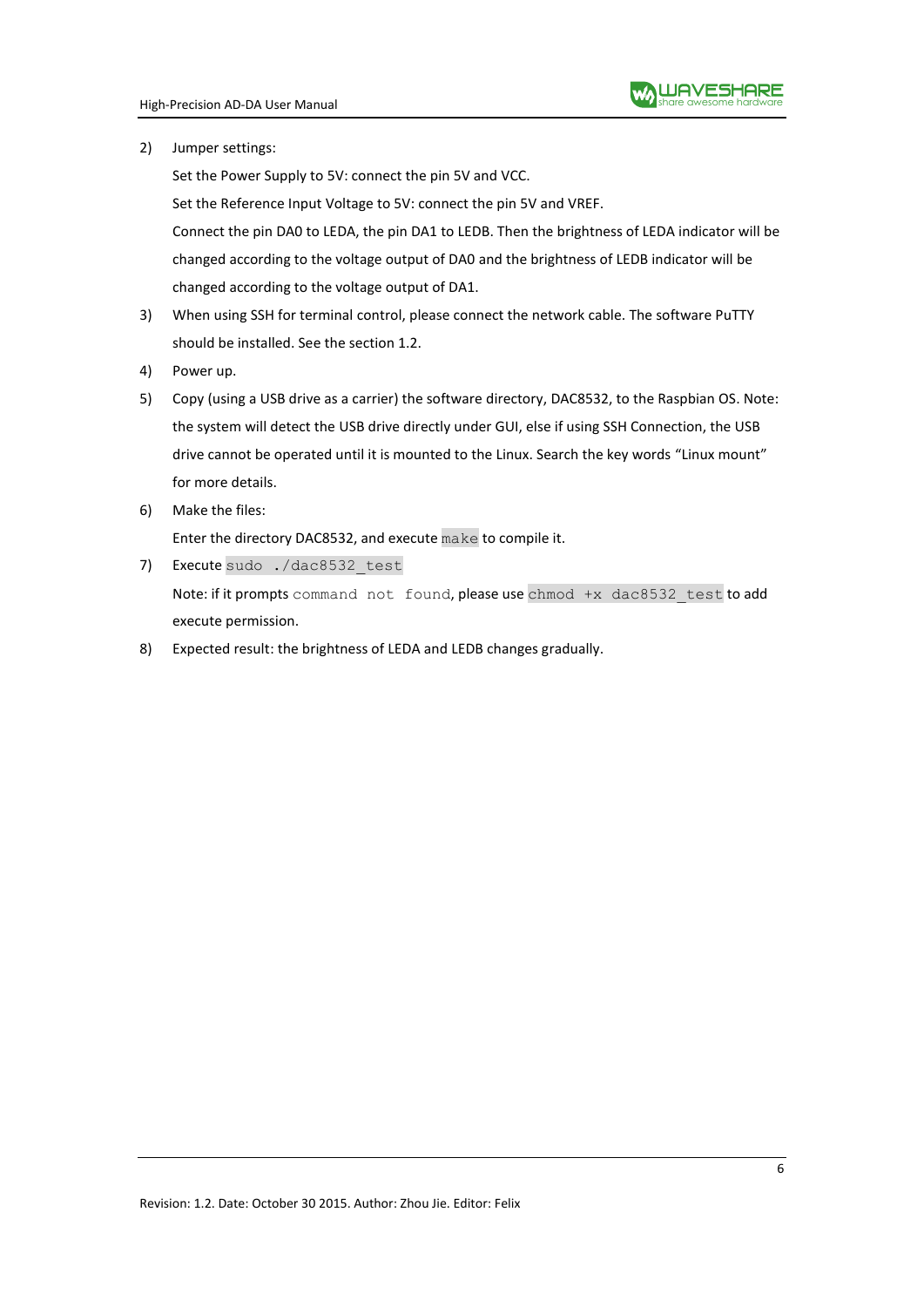

# **3. Interface Definition**

| Pin                     | Symbol          | Description                              |
|-------------------------|-----------------|------------------------------------------|
| 1, 17                   | 3.3V            | Power supply (3.3V)                      |
| 2,4                     | 5V              | Power supply (5V)                        |
| 3, 5, 7, 8, 10, 18, 22, | <b>NC</b>       | <b>NC</b>                                |
| 24, 26, 27, 28, 29,     |                 |                                          |
| 32, 36, 38, 40          |                 |                                          |
| 6, 9, 14, 20, 25, 30,   | GND             | Ground                                   |
| 34, 39                  |                 |                                          |
| 11                      | <b>DRDY</b>     | ADS1256 data ready output, low active    |
| 12                      | <b>RESET</b>    | ADS1256 reset input                      |
| 13                      | <b>PDWN</b>     | ADS1256 sync/power off input, low active |
| 15                      | CS <sub>0</sub> | ADS1256 chip select, low active          |
| 16                      | CS <sub>1</sub> | DAC8532 chip select, low active          |
| 19                      | <b>DIN</b>      | SPI data input                           |
| 21                      | <b>DOUT</b>     | SPI data output                          |
| 23                      | <b>SCK</b>      | SPI clock                                |
| 31, 33, 35, 37          | <b>GPIO</b>     | extend to sensor interface               |